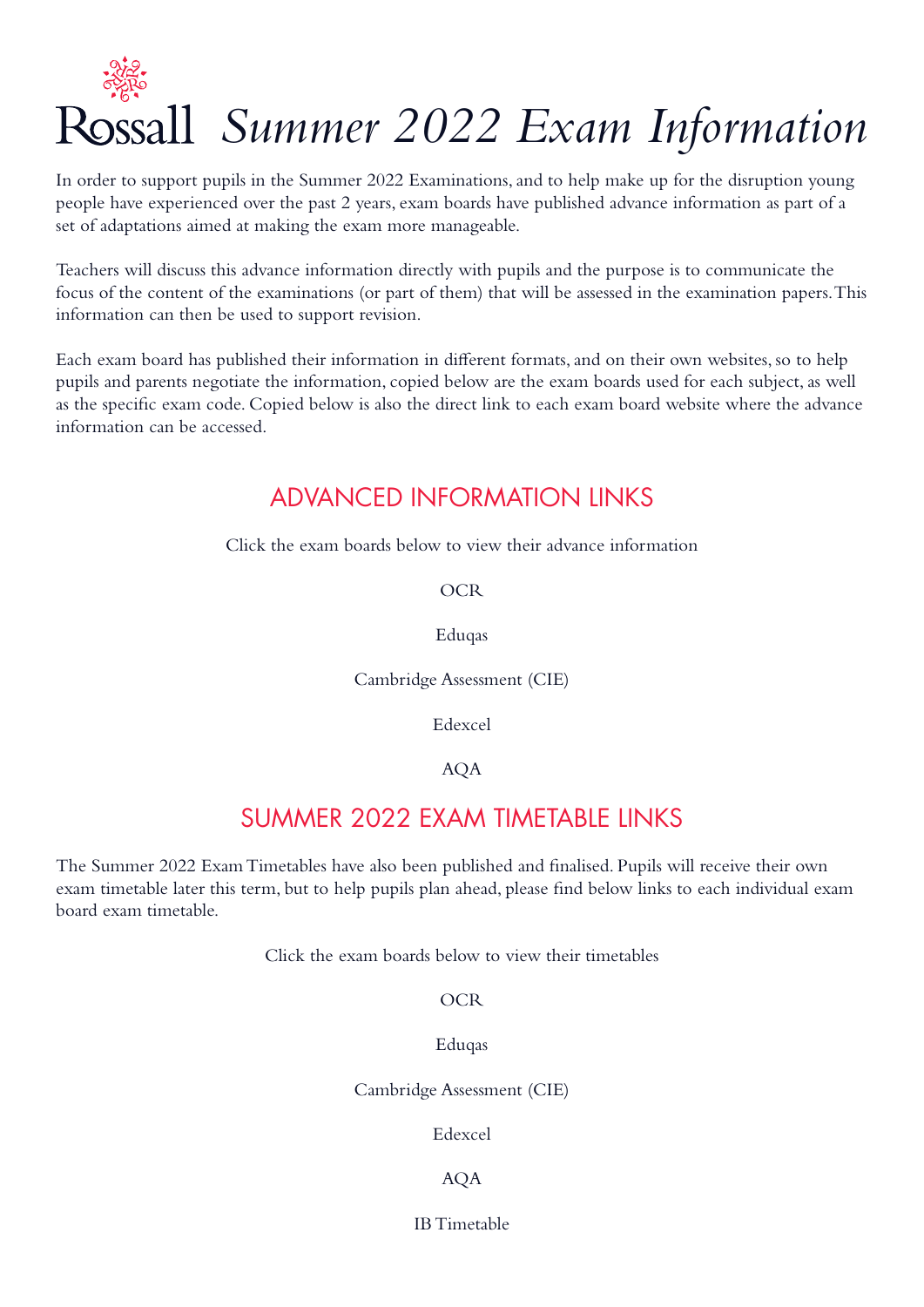

### *Summer 2022 Exam Information*

| Exam Date               | <b>Exam Time</b> |             | Exam Board   Qualification | <b>Exam Code</b> | Subject                       | Title                                                                       | Exam<br><b>Duration</b> |
|-------------------------|------------------|-------------|----------------------------|------------------|-------------------------------|-----------------------------------------------------------------------------|-------------------------|
| Wednesday 4th May 2022  | AM               | <b>CIE</b>  | <b>International GCSE</b>  | 0976/12          | Geography                     |                                                                             | 1h 45m                  |
|                         | PM               | <b>CIE</b>  | International GCSE         | 0971/41          | Chemistry                     |                                                                             | 1h 15m                  |
| Thursday 5th May 2022   | <b>PM</b>        | <b>CIE</b>  | International GCSE         | 0990/11          | First Lang English            |                                                                             | 2h                      |
| Monday 9th May 2022     |                  | <b>CIE</b>  | <b>International GCSE</b>  | 0990/21          | First Lang English            |                                                                             | 2 <sub>h</sub>          |
|                         | PM               | Pearson     | <b>BTEC</b>                | 31525H           | Sport                         | Unit 2: Fitness Training and Programming for<br>Health, Sport and Wellbeing | 2h 30m                  |
|                         |                  | <b>CIE</b>  | <b>International GCSE</b>  | 0970/61          | <b>Biology</b>                |                                                                             | 1h                      |
| Tuesday 10th May 2022   | <b>PM</b>        | <b>CIE</b>  | <b>International GCSE</b>  | 0973/61          | Co Ordinated Science          |                                                                             | 1h 30m                  |
|                         |                  | <b>CIE</b>  | International GCSE         | 0653/61          | <b>Combined Science</b>       |                                                                             | 1h                      |
|                         | AM               | Pearson     | <b>BTEC</b>                | 31542H           | Sport                         | Unit 19: Development and Provision of Sport<br>and Physical Activity        | 2h 30m                  |
| Wednesday 11th May 2022 | <b>PM</b>        | <b>CIE</b>  | International GCSE         | 0970/41          | <b>Biology</b>                |                                                                             | 1h 15m                  |
|                         |                  | <b>CIE</b>  | <b>International GCSE</b>  | 0509/12          | <b>First Lang Chinese</b>     |                                                                             | 2h 15m                  |
| Thursday 12th May 2022  | AM               | <b>CIE</b>  | <b>International GCSE</b>  | 0505/01          | First Lang German             |                                                                             | 2 <sub>h</sub>          |
|                         | <b>PM</b>        | <b>CIE</b>  | International GCSE         | 0972/61          | Physics                       |                                                                             | 1h                      |
| Friday 13th May 2022    | PM               | <b>CIE</b>  | <b>International GCSE</b>  | 0984/11          | <b>Computer Science</b>       |                                                                             | 1h 45m                  |
|                         |                  | <b>AQA</b>  | <b>GCSE</b>                | 8062/11          | Religious Studies A           | Religious Studies A Paper 1                                                 | 1h 45m                  |
|                         | AM               | <b>AQA</b>  | <b>GCSE</b>                | 8062/13          | Religious Studies A           | Religious Studies A Paper 1                                                 | 1h 45m                  |
| Monday 16th May 2022    |                  | Pearson     | <b>AS Level</b>            | 8FM0 01          | <b>Further Mathematics</b>    | Paper 1: Core Pure Mathematics                                              | 1h 40m                  |
|                         | PM               | <b>OCR</b>  | <b>GCSE</b>                | 292/01           | <b>Classical Greek</b>        | Language                                                                    | 1h 30m                  |
|                         |                  | Pearson     | <b>BTEC</b>                | 31524H           | Sport                         | Unit 1: Anatomy and Physiology                                              | 1h 30m                  |
|                         | AM               | <b>CIE</b>  | International GCSE         | 0976/22          | Geography                     |                                                                             | 1h 30m                  |
| Tuesday 17th May 2022   | PM               | <b>OCR</b>  | <b>GCSE</b>                | 282/01           | Latin                         | Language                                                                    | 1h 30m                  |
|                         |                  | <b>CIE</b>  | International GCSE         | 0984/21          | <b>Computer Science</b>       |                                                                             | 1h 45m                  |
|                         | AM<br><b>PM</b>  | Pearson     | International GCSE         | 4EA101           | English Language A            | Paper 1: Non-fiction Texts and Transactional                                | 2h 15m                  |
|                         |                  | <b>CIE</b>  | <b>International GCSE</b>  | 0509/22          | First Lang Chinese            | Writing                                                                     | 2 <sub>h</sub>          |
|                         |                  | <b>CIE</b>  | International GCSE         | 0505/02          | First Lang German             |                                                                             | 2h                      |
|                         |                  | <b>AQA</b>  | <b>GCSE</b>                | 8668/LF          | German (Foundation)           | German Paper 1                                                              | 35m                     |
|                         |                  | <b>AQA</b>  | <b>GCSE</b>                | 8668/LH          | German (Higher)               | German Paper 1                                                              | 45m                     |
|                         |                  | <b>AQA</b>  | <b>GCSE</b>                | 8668/RF          | German (Foundation)           | German Paper 3                                                              | 45m                     |
| Wednesday 18th May 2022 |                  | <b>AQA</b>  | <b>GCSE</b>                | 8668/RH          | German (Higher)               | German Paper 3                                                              | 1h                      |
|                         |                  | Pearson     | <b>International GCSE</b>  | 4GN101           | German                        | Paper 1: Listening                                                          | 35m                     |
|                         |                  | Pearson     | <b>International GCSE</b>  | 4GN102           | German                        | Paper 2: Reading and Writing                                                | 1h 45m                  |
|                         |                  | <b>OCR</b>  | <b>GCSE</b>                | 199/12           | <b>Classical Civilisation</b> | Women in the ancient world                                                  | 1h 30m                  |
|                         |                  | <b>CIE</b>  | International GCSE         | 0973/41          | Co Ordinated Science          |                                                                             | 2h                      |
|                         |                  | <b>CIE</b>  | International GCSE         | 0653/41          | <b>Combined Science</b>       |                                                                             | 1h 15m                  |
|                         |                  | <b>CIE</b>  | International GCSE         | 0972/41          | Physics                       |                                                                             | 1h 15m                  |
|                         | <b>PM</b>        | <b>AQA</b>  | A Level                    | 7172/1           | Philosophy                    | Philosophy Paper 1                                                          | 3h                      |
|                         |                  | <b>CIE</b>  | International GCSE         | 0971/61          | Chemistry                     |                                                                             | 1h                      |
| Thursday 19th May 2022  |                  | <b>WIEC</b> | <b>GCSE</b>                | C690U30-1        | Drama                         | Drama Component 3 (Eduqas)                                                  | 1h 30m                  |
|                         |                  | Pearson     | <b>BTEC</b>                | 21405            | Sport                         | Unit 22: Investigating Business in Sport and<br>the Active Leisure Industry | 3h                      |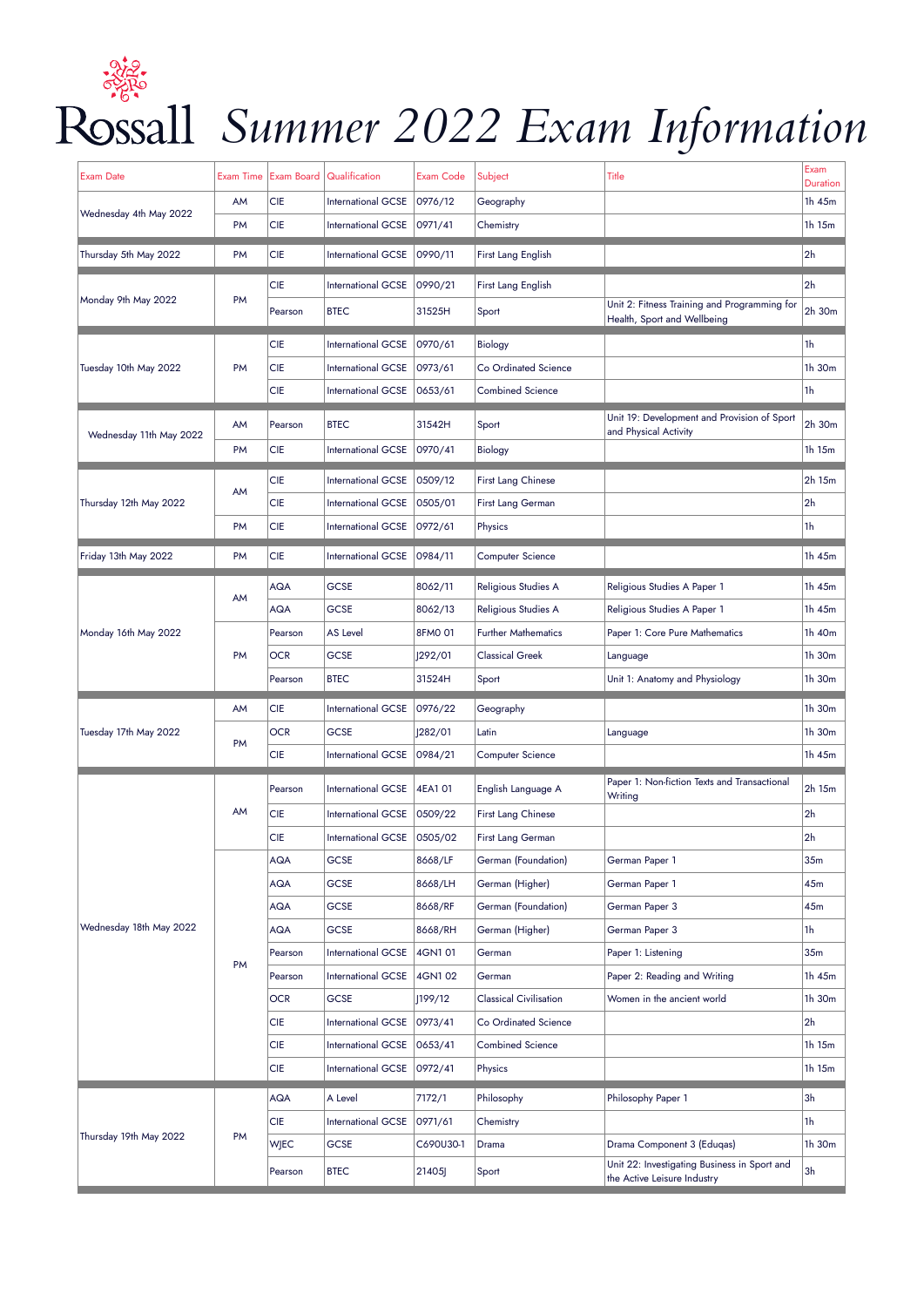## *Summer 2022 Exam Information*

| <b>Exam Date</b>        | Exam Time | Exam Board | Qualification             | Exam Code      | Subject                          | Title                                                                     | Exam                      |
|-------------------------|-----------|------------|---------------------------|----------------|----------------------------------|---------------------------------------------------------------------------|---------------------------|
| Friday 20th May 2022    |           | Pearson    | <b>GCSE</b>               | <b>1MA1 1F</b> | Mathematics (Foundation)         | Paper 1 (Non-Calculator) Foundation Tier                                  | <b>Duration</b><br>1h 30m |
|                         |           | Pearson    | <b>GCSE</b>               | <b>1MA1 1H</b> | Mathematics (Higher)             | Paper 1 (Non-Calculator) Higher Tier                                      | 1h 30m                    |
|                         | <b>AM</b> | Pearson    | <b>International GCSE</b> | <b>4MA1 1F</b> | Mathematics A                    | Paper 1F Foundation Tier                                                  | 2 <sub>h</sub>            |
|                         |           | Pearson    | <b>International GCSE</b> | 4MA1 1H        | Mathematics A                    | Paper 1H Higher Tier                                                      | 2 <sub>h</sub>            |
|                         |           | Pearson    | <b>GCSE</b>               | 1CN0 1F        | Chinese (Foundation)             | Paper 1: Listening and understanding in<br><b>Chinese Foundation Tier</b> | 35 <sub>m</sub>           |
|                         |           | Pearson    | <b>GCSE</b>               | 1CN0 1H        | Chinese (Higher)                 | Paper 1: Listening and understanding in<br>Chinese Higher Tier            | 45m                       |
|                         | <b>PM</b> | Pearson    | <b>GCSE</b>               | 1CN0 3F        | Chinese (Foundation)             | Paper 3: Reading and understanding in<br><b>Chinese Foundation Tier</b>   | 50m                       |
|                         |           | Pearson    | <b>GCSE</b>               | 1CN0 3H        | Chinese (Higher)                 | Paper 3: Reading and understanding in<br>Chinese Higher Tier              | 1h 05m                    |
|                         | AM        | <b>AQA</b> | <b>GCSE</b>               | 8035/1         | Geography                        | Geography Paper 1                                                         | 1h 30m                    |
| Monday 23rd May 2022    |           | <b>AQA</b> | A Level                   | 7136/1         | Economics                        | <b>Economics Paper 1</b>                                                  | 2h                        |
|                         | PM        | Pearson    | <b>AS Level</b>           |                | 8FMO 2A-2K   Further Mathematics | Paper 2: Further Mathematics Options                                      | 1h 40m                    |
|                         |           | AQA        | A Level                   | 7182/1         | Psychology                       | Psychology Paper 1                                                        | 2h                        |
|                         |           | <b>AQA</b> | <b>GCSE</b>               | 8658/LF        | French (Foundation)              | French Paper 1                                                            | 35m                       |
|                         | AM        | AQA        | <b>GCSE</b>               | 8658/LH        | French (Higher)                  | French Paper 1                                                            | 45m                       |
| Tuesday 24th May 2022   |           | AQA        | <b>GCSE</b>               | 8658/RF        | French (Foundation)              | French Paper 3                                                            | 45m                       |
|                         |           | <b>AQA</b> | <b>GCSE</b>               | 8658/RH        | French (Higher)                  | French Paper 3                                                            | 1h                        |
|                         | <b>PM</b> | <b>AQA</b> | <b>GCSE</b>               | 8582/1         | <b>Physical Education</b>        | <b>Physical Education Paper 1</b>                                         | 1h 15m                    |
|                         |           | Pearson    | <b>International GCSE</b> | 4ET1 01        | English Literature               | Paper 1: Poetry and Modern Prose                                          | 1h 20m                    |
|                         | AM        | Pearson    | A Level                   | 9PLO 01        | Politics                         | Paper 1: UK Politics and Core Political Ideas                             | 2h                        |
| Wednesday 25th May 2022 |           | <b>CIE</b> | <b>International GCSE</b> | 0979/12        | DT                               |                                                                           | 1h 15m                    |
|                         | <b>PM</b> | Pearson    | A Level                   | 9FM0 01        | <b>Further Mathematics</b>       | Paper 1: Core Pure Mathematics 1                                          | 1h 30m                    |
|                         |           | Pearson    | A Level                   | 9BS0 01        | <b>Business</b>                  | Paper 1: Marketing people and global<br>businesses                        | 2h                        |
|                         | AΜ        | <b>AQA</b> | A Level                   | 7042/1C        | History                          | History Paper 1 (options A to L)                                          | 2h 30m                    |
|                         |           | <b>AQA</b> | <b>GCSE</b>               | 8698/LF        | Spanish (Foundation)             | Spanish Paper 1                                                           | 35m                       |
|                         |           | <b>AQA</b> | <b>GCSE</b>               | 8698/LH        | Spanish (Higher)                 | Spanish Paper 1                                                           | 45m                       |
|                         |           | AQA        | <b>GCSE</b>               | 8698/RF        | Spanish (Foundation)             | Spanish Paper 3                                                           | 45m                       |
|                         |           | <b>AQA</b> | <b>GCSE</b>               | 8698/RH        | Spanish (Higher)                 | Spanish Paper 3                                                           | 1h                        |
| Thursday 26th May 2022  |           | Pearson    | A Level                   | 9CN0 01        | Chinese                          | Paper 1: Listening Reading and Translation                                | 2 <sub>h</sub>            |
|                         |           | <b>CIE</b> | International GCSE        | 0976/42        | Geography                        |                                                                           | 1h 30m                    |
|                         | <b>PM</b> | <b>AQA</b> | A Level                   | 7582/1         | <b>Physical Education</b>        | Physical Education Paper 1                                                | 2h                        |
|                         |           | AQA        | A Level                   | 7408/1         | Physics                          | Physics Paper 1                                                           | 2h                        |
|                         |           | AQA        | <b>GCSE</b>               | 8062/2A        | Religious Studies A              | Religious Studies A Paper 2                                               | 1h 45m                    |
| Friday 27th May 2022    | AM        | <b>AQA</b> | A Level                   | 7037/1         | Geography                        | Geography Paper 1                                                         | 2h 30m                    |
| Monday 6th June 2022    | AM        | <b>AQA</b> | <b>GCSE</b>               | 8668/WF        | German (Foundation)              | German Paper 4                                                            | 1h 05m                    |
|                         |           | AQA        | <b>GCSE</b>               | 8668/WH        | German (Higher)                  | German Paper 4                                                            | 1h 20m                    |
|                         |           | Pearson    | <b>GCSE</b>               | 1CN0 4F        | Chinese (Foundation)             | Paper 4: Writing in Chinese Foundation Tier                               | 1h 20m                    |
|                         |           | Pearson    | <b>GCSE</b>               | 1CN0 4H        | Chinese (Higher)                 | Paper 4: Writing in Chinese Higher Tier                                   | 1h 25m                    |
|                         |           | <b>OCR</b> | <b>GCSE</b>               | J282/02        | Latin                            | Prose literature A                                                        | 1h                        |
|                         | <b>PM</b> | AQA        | A Level                   | 7136/2         | Economics                        | Economics Paper 2                                                         | 2h                        |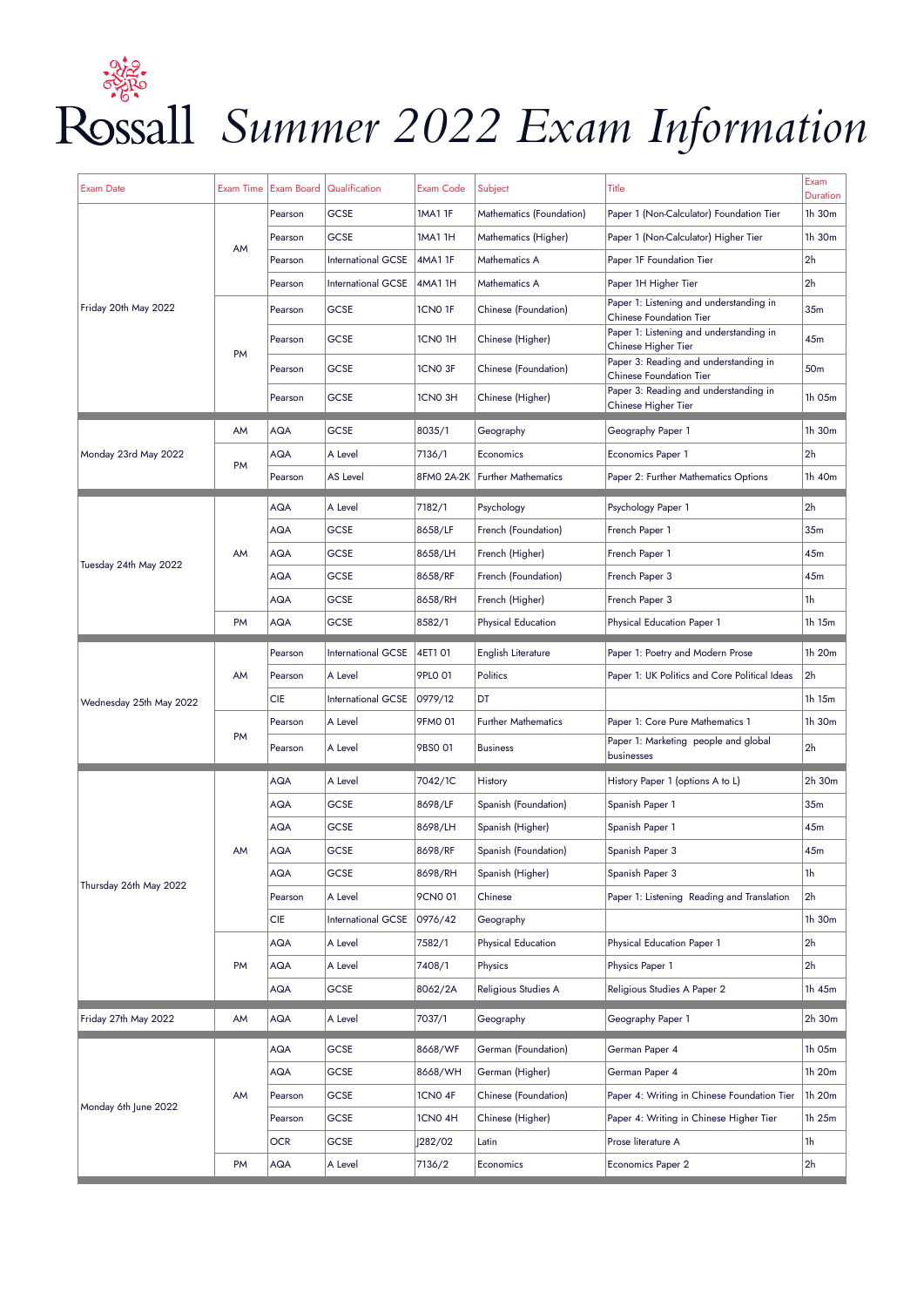# Rossall Summer 2022 Exam Information

| Exam Date                | Exam Time |                    | <b>Exam Board   Qualification</b> | <b>Exam Code</b> | Subject                       | Title                                                             | Exam                      |
|--------------------------|-----------|--------------------|-----------------------------------|------------------|-------------------------------|-------------------------------------------------------------------|---------------------------|
| Tuesday 7th June 2022    | AM        | Pearson            | <b>GCSE</b>                       | 1MA1 2F          | Mathematics (Foundation)      | Paper 2 (Calculator) Foundation Tier                              | <b>Duration</b><br>1h 30m |
|                          |           | Pearson            | <b>GCSE</b>                       | 1MA1 2H          | Mathematics (Higher)          | Paper 2 (Calculator) Higher Tier                                  | 1h 30m                    |
|                          |           |                    | International GCSE                | 4MA1 2F          | Mathematics A (Foundation)    | Paper 2F Foundation Tier                                          | 2h                        |
|                          |           | Pearson<br>Pearson | International GCSE                | 4MA1 2H          | Mathematics A (Higher)        | Paper 2H Higher Tier                                              | 2h                        |
|                          |           |                    | A Level                           |                  |                               |                                                                   | 2h 30m                    |
|                          |           | <b>OCR</b>         |                                   | H472/01          | English Literature            | Drama and poetry pre-1900                                         |                           |
|                          |           | <b>CIE</b>         | International GCSE                | 0979/32          | DT                            |                                                                   | 1h                        |
|                          |           | <b>AQA</b>         | <b>GCSE</b>                       | 8035/2           | Geography                     | Geography Paper 2                                                 | 1h 30m                    |
|                          | PM        | Pearson            | A Level                           | 9MA0 01          | <b>Mathematics</b>            | Paper 1: Pure Mathematics 1                                       | 2h                        |
|                          |           | <b>OCR</b>         | <b>GCSE</b>                       | 292/02           | <b>Classical Greek</b>        | Prose literature A                                                | 1h                        |
|                          |           | <b>CIE</b>         | International GCSE                | 0971/21          | Chemistry                     |                                                                   | 45m                       |
|                          |           | <b>AQA</b>         | A Level                           | 7182/2           | Psychology                    | Psychology Paper 2                                                | 2h                        |
|                          | AM        | Pearson            | <b>International GCSE</b>         | 4ET1 02          | English Literature            | Paper 2: Modern Drama and Literary<br><b>Heritage Texts</b>       | 1h 30m                    |
|                          |           | <b>AQA</b>         | A Level                           | 7037/2           | Geography                     | Geography Paper 2                                                 | 2h 30m                    |
| Wednesday 8th June 2022  |           | Pearson            | A Level                           | 9FM0 02          | <b>Further Mathematics</b>    | Paper 2: Core Pure Mathematics 2                                  | 1h 30m                    |
|                          | <b>PM</b> | <b>CIE</b>         | <b>International GCSE</b>         | 0973/21          | Co Ordinated Science          |                                                                   | 45m                       |
|                          |           | <b>CIE</b>         | <b>International GCSE</b>         | 0653/21          | <b>Combined Science</b>       |                                                                   | 45m                       |
|                          |           | <b>CIE</b>         | International GCSE                | 0972/21          | Physics                       |                                                                   | 45m                       |
|                          | AM        | <b>AQA</b>         | <b>GCSE</b>                       | 8145/1A/B        | History                       | History Paper 1 Section A                                         | 1h                        |
| Thursday 9th June 2022   |           | <b>AQA</b>         | A Level                           | 7172/2           | Philosophy                    | Philosophy Paper 2                                                | Зh                        |
|                          |           | Pearson            | A Level                           | 9CN0 02          | Chinese                       | Paper 2: Written response to works and<br>translation             | 2h 40m                    |
|                          |           | Pearson            | A Level                           | 9BS0 02          | <b>Business</b>               | Paper 2: Business activities decisions and<br>strategy            | 2h                        |
|                          | <b>PM</b> | <b>AQA</b>         | A Level                           | 7402/1           | Biology                       | <b>Biology Paper 1</b>                                            | 2h                        |
|                          |           | <b>AQA</b>         | A Level                           | 7662/1           | German                        | German Paper 1                                                    | 2h 30m                    |
|                          |           | Pearson            | A Level                           | 9PLO 02          | Politics                      | Paper 2: UK Government and Non-core<br>Political Ideas            | 2h                        |
|                          | AM        | <b>AQA</b>         | A Level                           | 7042/2N          | History                       | History Paper 2 (options A to T)                                  | 2h 30m                    |
|                          |           | <b>AQA</b>         | A Level                           | 7582/2           | <b>Physical Education</b>     | Physical Education Paper 2                                        | 2h                        |
|                          |           | Pearson            | International GCSE                | 4EA102           | English Language A            | Paper 2: Poetry and Prose Texts and<br><b>Imaginative Writing</b> | 1h 30m                    |
| Friday 10th June 2022    | <b>PM</b> | AQA                | <b>GCSE</b>                       | 8582/2           | Physical Education            | Physical Education Paper 2                                        | 1h 15m                    |
|                          |           | <b>AQA</b>         | A Level                           | 7408/2           | Physics                       | Physics Paper 2                                                   | 2h                        |
|                          |           | <b>OCR</b>         | <b>GCSE</b>                       | J199/22          | <b>Classical Civilisation</b> | Roman city life                                                   | 1h 30m                    |
|                          |           | <b>CIE</b>         | International GCSE                | 0970/21          | Biology                       |                                                                   | 45m                       |
| Monday 13th June 2022    | AM        | Pearson            | <b>GCSE</b>                       | <b>1MA1 3F</b>   | Mathematics (Foundation)      | Paper 3 (Calculator) Foundation Tier                              | 1h 30m                    |
|                          |           | Pearson            | <b>GCSE</b>                       | <b>1MA1 3H</b>   | Mathematics (Higher)          | Paper 3 (Calculator) Higher Tier                                  | 1h 30m                    |
|                          |           | <b>OCR</b>         | A Level                           | H432/01          | Chemistry                     | Periodic table elements and physical<br>chemistry                 | 2h 15m                    |
|                          | PM        | AQA                | A Level                           | 7136/3           | Economics                     | Economics Paper 3                                                 | 2h                        |
|                          |           |                    |                                   |                  |                               |                                                                   |                           |
| Tuesday 14th June 2022   | AM        | <b>AQA</b>         | <b>GCSE</b>                       | 8035/3           | Geography                     | Geography Paper 3                                                 | 1h                        |
|                          |           | Pearson            | A Level                           | 9MU0 03          | Music                         | Component 3: Appraising                                           | 2h 10m                    |
|                          | PM        | Pearson            | A Level                           | 9MA0 02          | Mathematics                   | Paper 2: Pure Mathematics 2                                       | 2h                        |
|                          | AM        | <b>OCR</b>         | A Level                           | H472/02          | English Literature            | Comparative and contextual study                                  | 2h 30m                    |
| Wednesday 15th June 2022 | PM        | <b>OCR</b>         | <b>GCSE</b>                       | J282/04          | Latin                         | Verse literature A                                                | 1h                        |